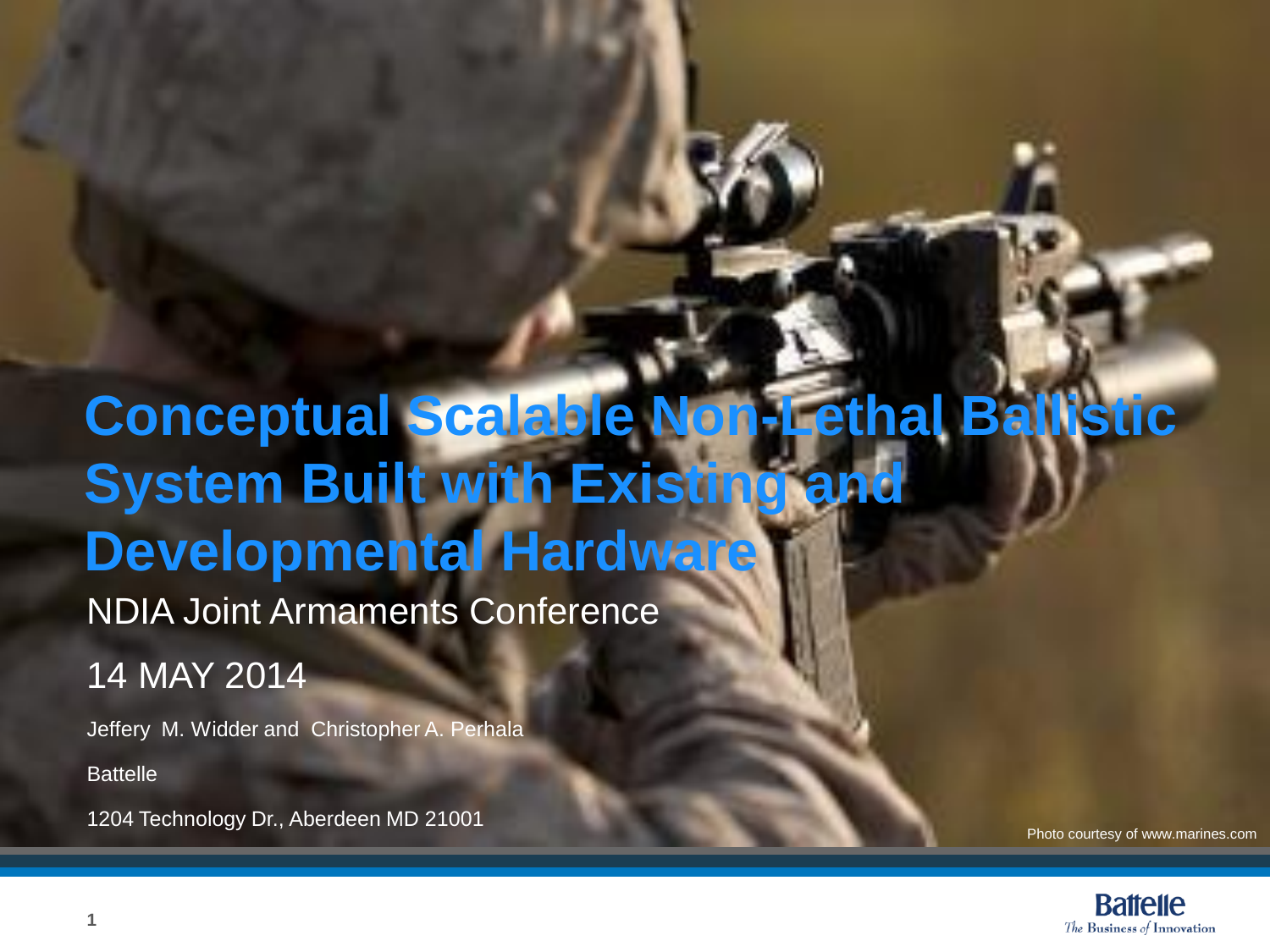#### **Introduction:**

#### **Non-Lethal (NL) Fires are Complex Compared to Lethal Fires**

- Range limitations
- Accuracy limitations
- Sighting is complex
- Risk of Significant Injury (RSI)
- Risk of ineffective fires (striking velocity too low)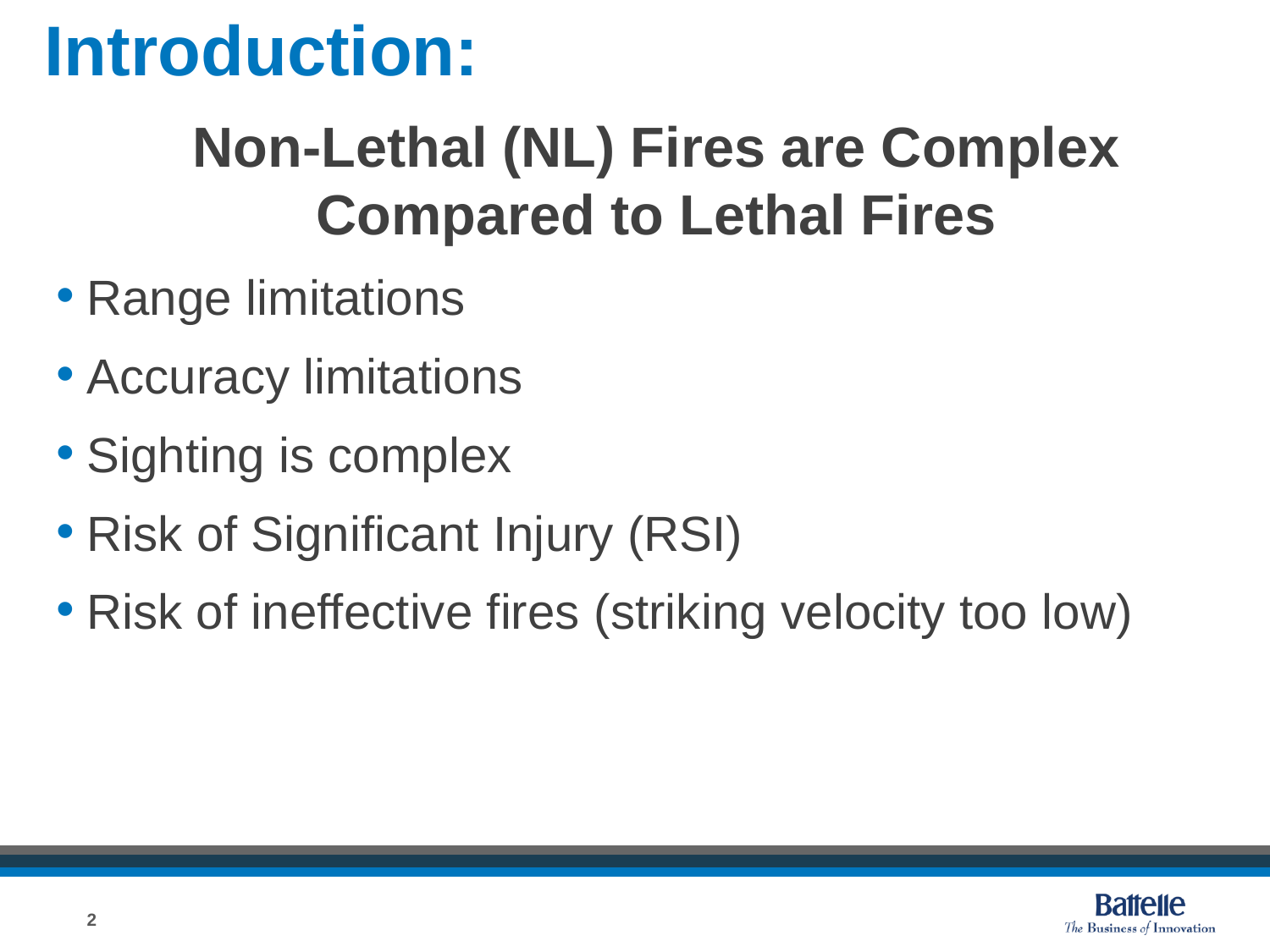## **Only 2 Requirements for Effective Non-Lethal Fires**

- 1. A weapon and munition which enables the shooter to reliably impact the **torso** of the targeted person at the engagement range
- 2. A weapon and munition that produces the Appropriate Impact Velocity (AIV) to achieve the Desired Effect & Risk of Significant Injury (DERSI) at the engagement range

#### **The Principal is Simple**

#### Hit Target **———>** Produce Desired Effect

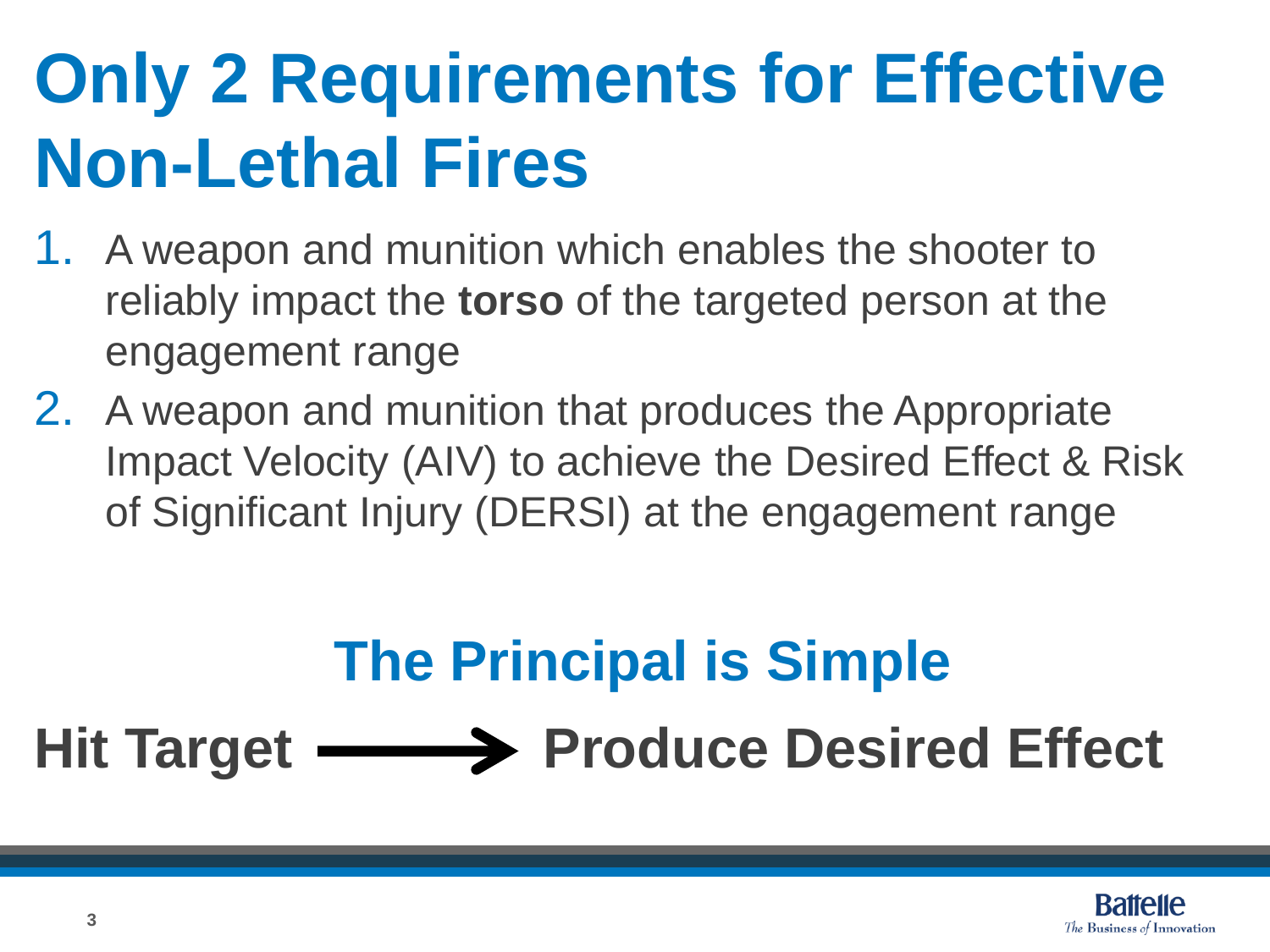# **Point of Impact and AIV key to Achieving DERSI**

Relative to the *torso* impacts to the neck, face and head raise RSI, impacts to the large muscle groups lower RSI

The AIV is not a discrete velocity but a small range:  $\sim \pm 5$ m/sec. which corresponds to a footprint on the ground 20 to 50 meter

- A simple projectile: AIV determined by the range to the target (shorter range = higher impact velocity)
- Constant Velocity (CV) projectile: impact effect independent of range. Effect varies with the physical stature, mental state, health, and clothing/counter measures worn by the target
- Variable Muzzle Velocity: ability to vary the impact velocity at each range to produce the DERSI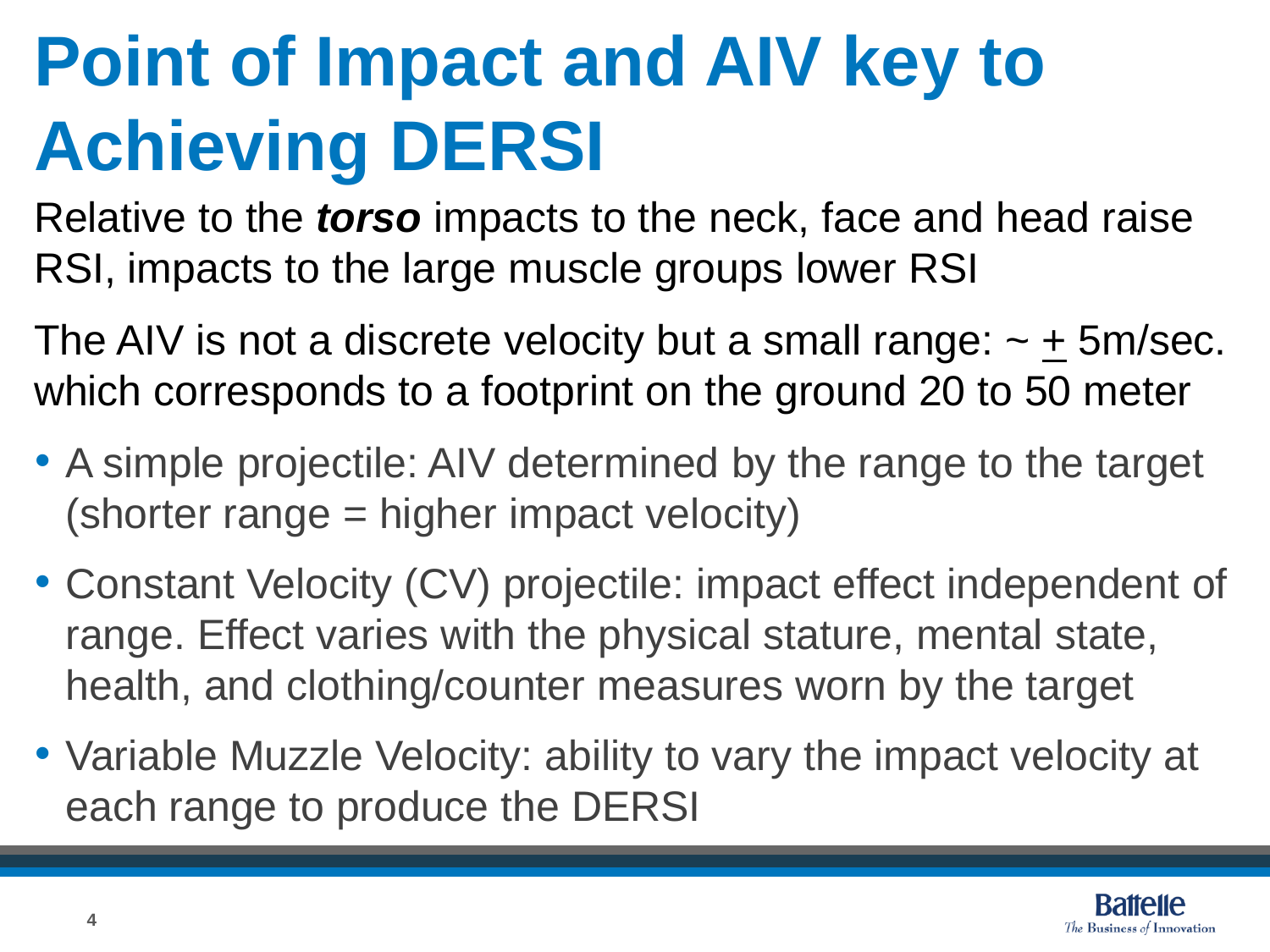# **Variable Muzzle Velocity Makes DERSI Across a Broader Range of Distances Possible**

- Scalable terminal effect: proportional response with option for escalation of force at each range increment
- Shorter minimum range and farther maximum range where the impact velocity produces the DERSI
- Shortens time of flight and flattens trajectory as range to target increases (except for CV projectile)

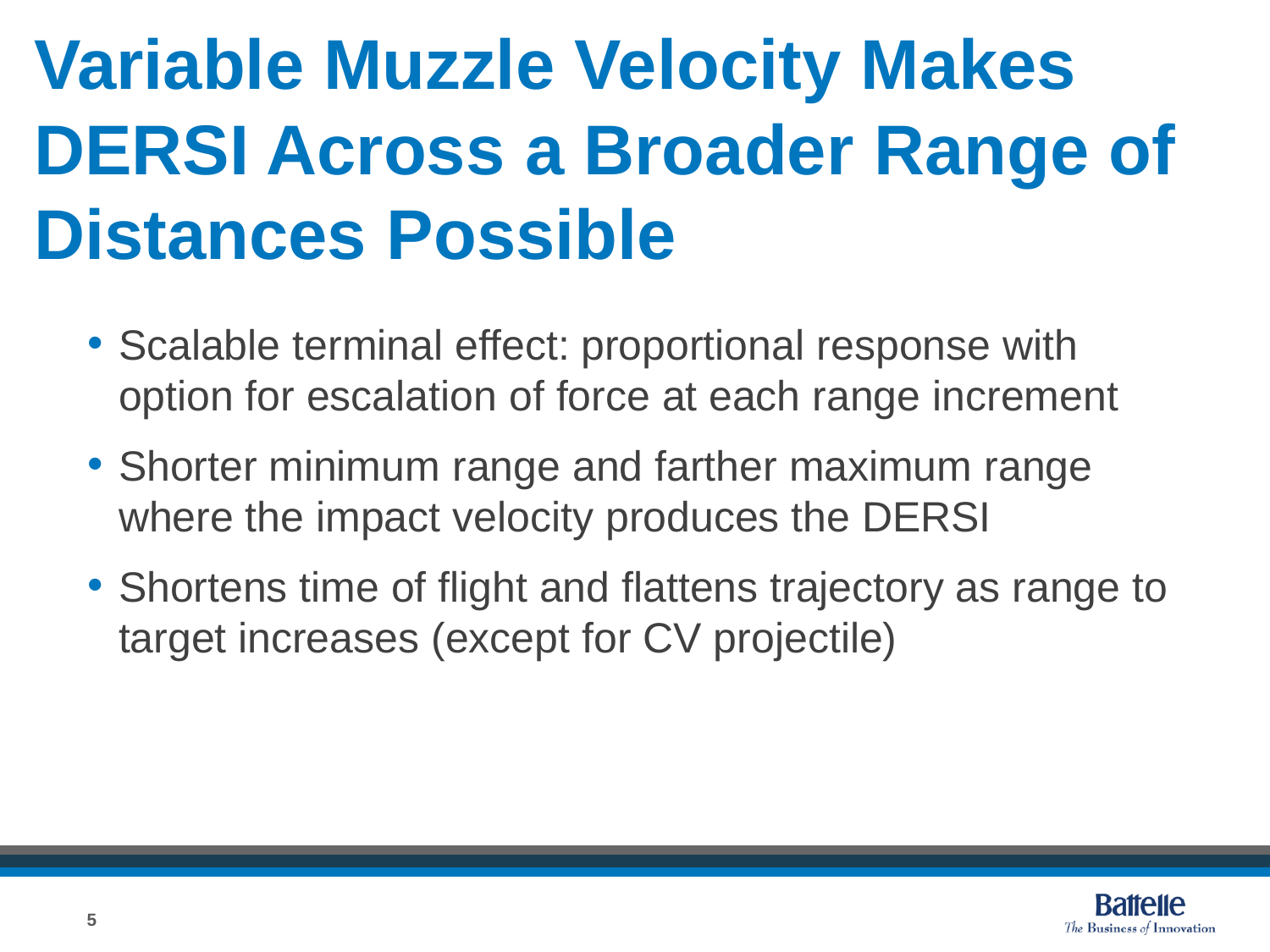# **Approaches to Variable Muzzle Velocity and Constant Velocity**

- Variable Thrust
	- Variable pneumatic power
	- Variable electric power: Gauss gun, rail gun, impulsive bolt
	- Variable propellant charge: liquid, gas, or solid
	- Multiple independent fixed charges
	- **Fixed charge with venting**
	- Combinations
		- − Fixed charged with electric/magnetic breaking or boost
		- − Multiple fixed charges with venting
- Constant Velocity projectile
	- $\blacksquare$  Thrust in-flight = drag
		- − Rocket engine
		- − High velocity base bleed

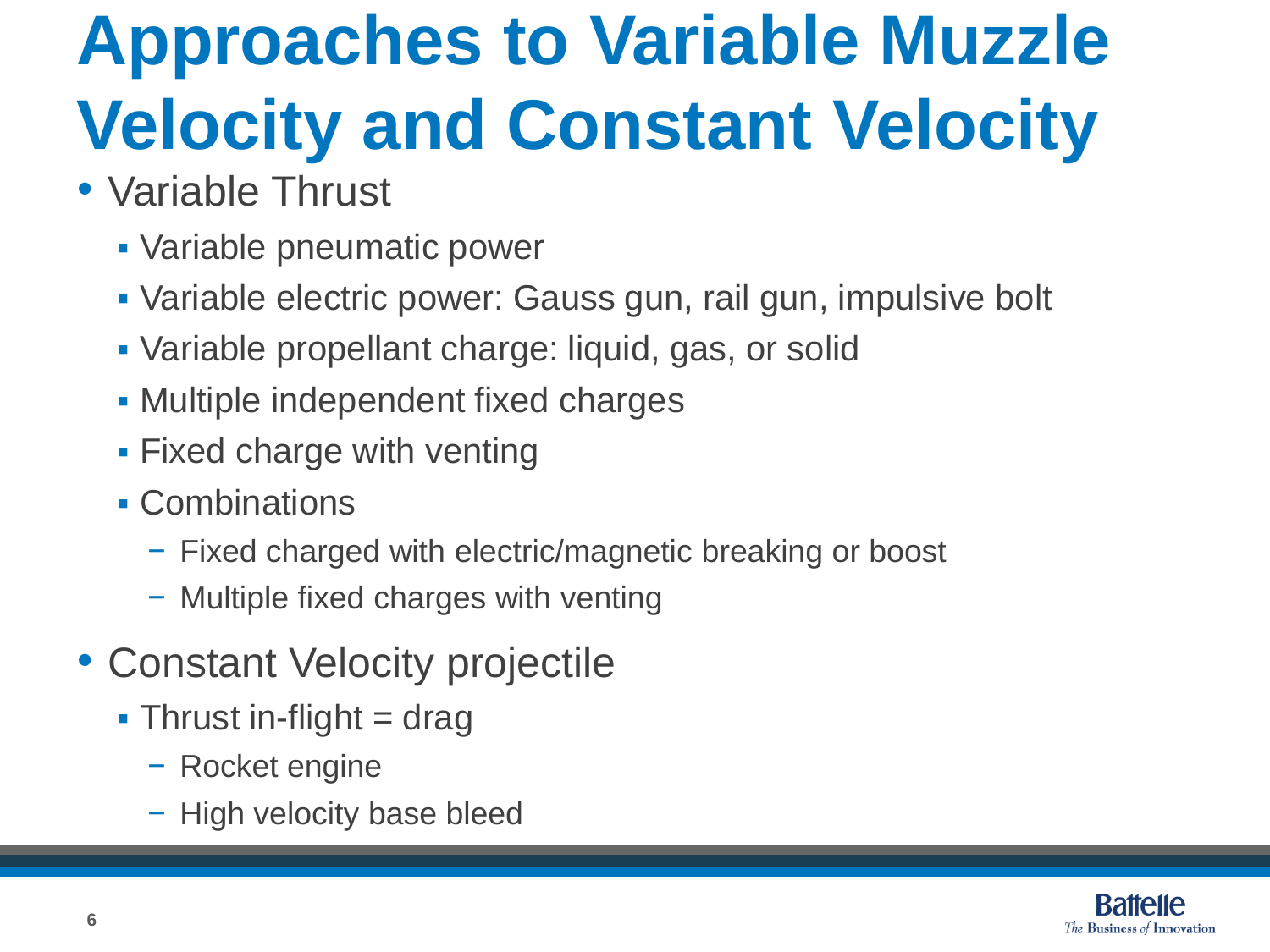## **Advantages and Disadvantages**

| <b>Approach</b>                                                           | <b>Advantages</b>                                                                            | <b>Disadvantages</b>                                                                  |  |  |  |  |
|---------------------------------------------------------------------------|----------------------------------------------------------------------------------------------|---------------------------------------------------------------------------------------|--|--|--|--|
| Pneumatic,<br>Electric,<br>Variable Charge                                | may provide greater<br>tuneability in muzzle and<br>impact velocity variation                | more complex, larger,<br>heavier, may be more<br>logistically burdensome              |  |  |  |  |
| <b>Multiple Fixed</b><br>Charges                                          | consistent increments of<br>muzzle velocity to<br>compensate for velocity loss<br>with range | small increments for<br>escalation of force probably<br>not possible                  |  |  |  |  |
| <b>Fixed Propellant,</b><br><b>Multiple Fixed</b><br>Charges<br>w/Venting | mechanically and logistically<br>simple                                                      | venting perturbs interior<br>ballistics affecting shot-to-<br>shot velocity variation |  |  |  |  |
| Constant in-flight<br>velocity                                            | terminal effect is<br>independent of range to the<br>target                                  | difficult to maintain small<br>$thrust = drag of small$<br>projectile                 |  |  |  |  |

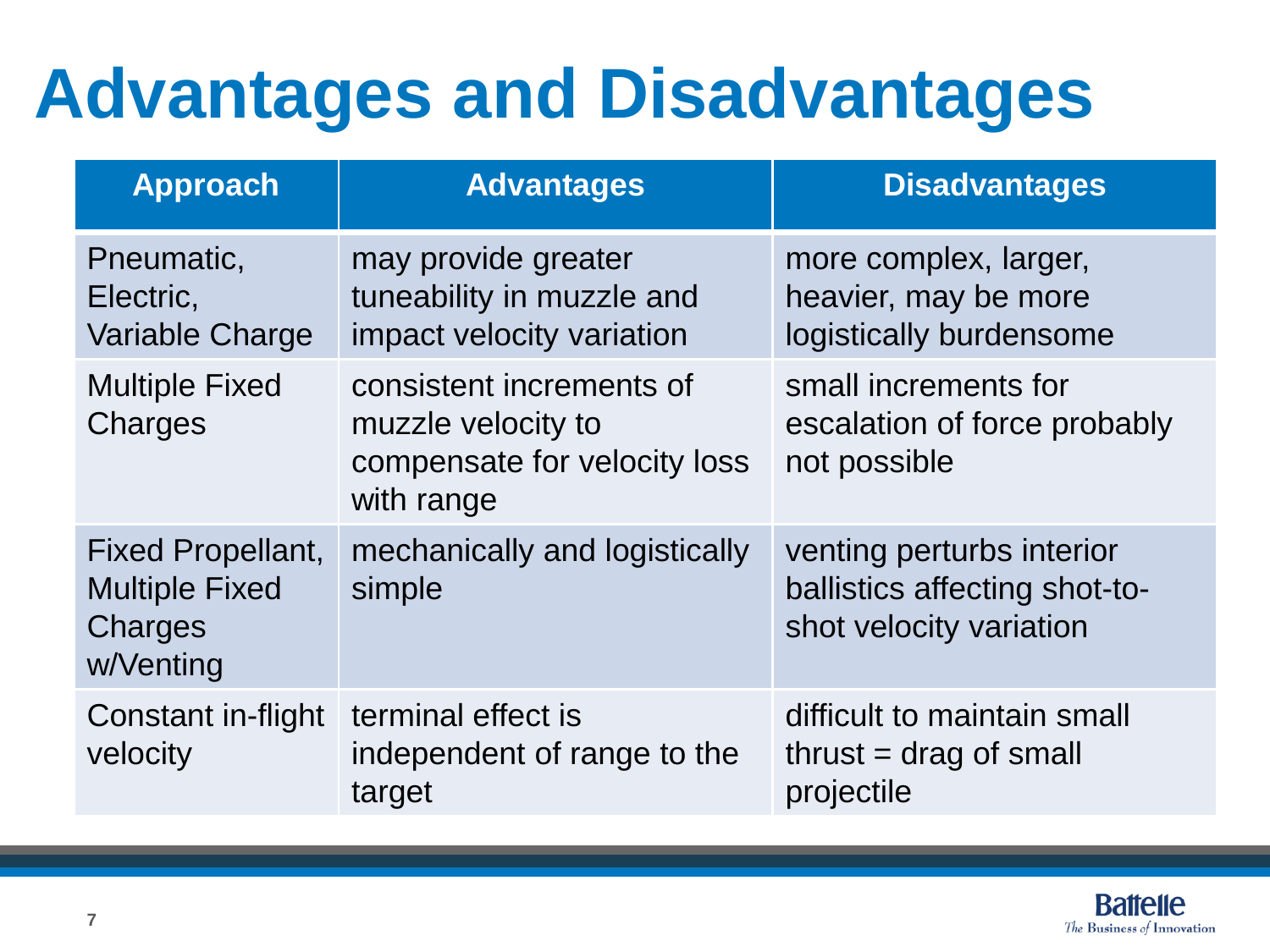# **A single weapon/munition for both lethal and non-lethal fires**

#### **Operationally Attractive: reduced logistics and load**

Technically very challenging

- Typical NL energy < 5% the energy of 5.56 NATO
- Weapon operation at both extremes requires complex weapon design
- Vastly different trajectories
- A dual lethality projectile would not be optimized at either extreme for RSI or Lethality and for stability

#### **Optimal performance at the two extremes significantly easier to achieve with two separate dedicated systems**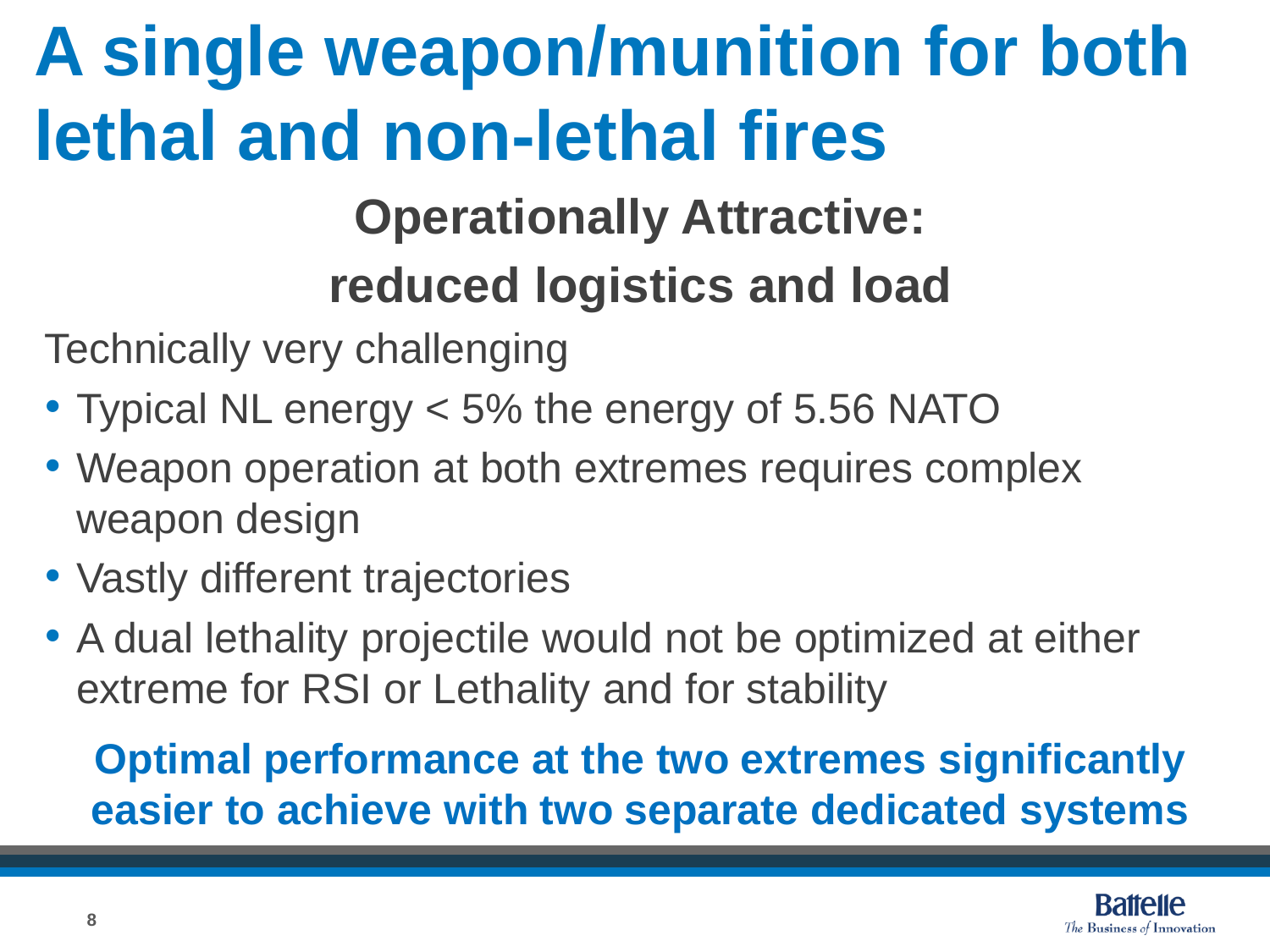#### **Dual Lethal/Non-Lethal Platform**

#### **A single weapon/munition for lethal/non-lethal fires is too complex**

- <0.5 kg non-lethal modular accessory is a practical solution to dual purpose fires
	- Non-lethal is optimized for non-lethal fires
	- **Example 1 Fig. 2** Lethality of parent weapon remains the same



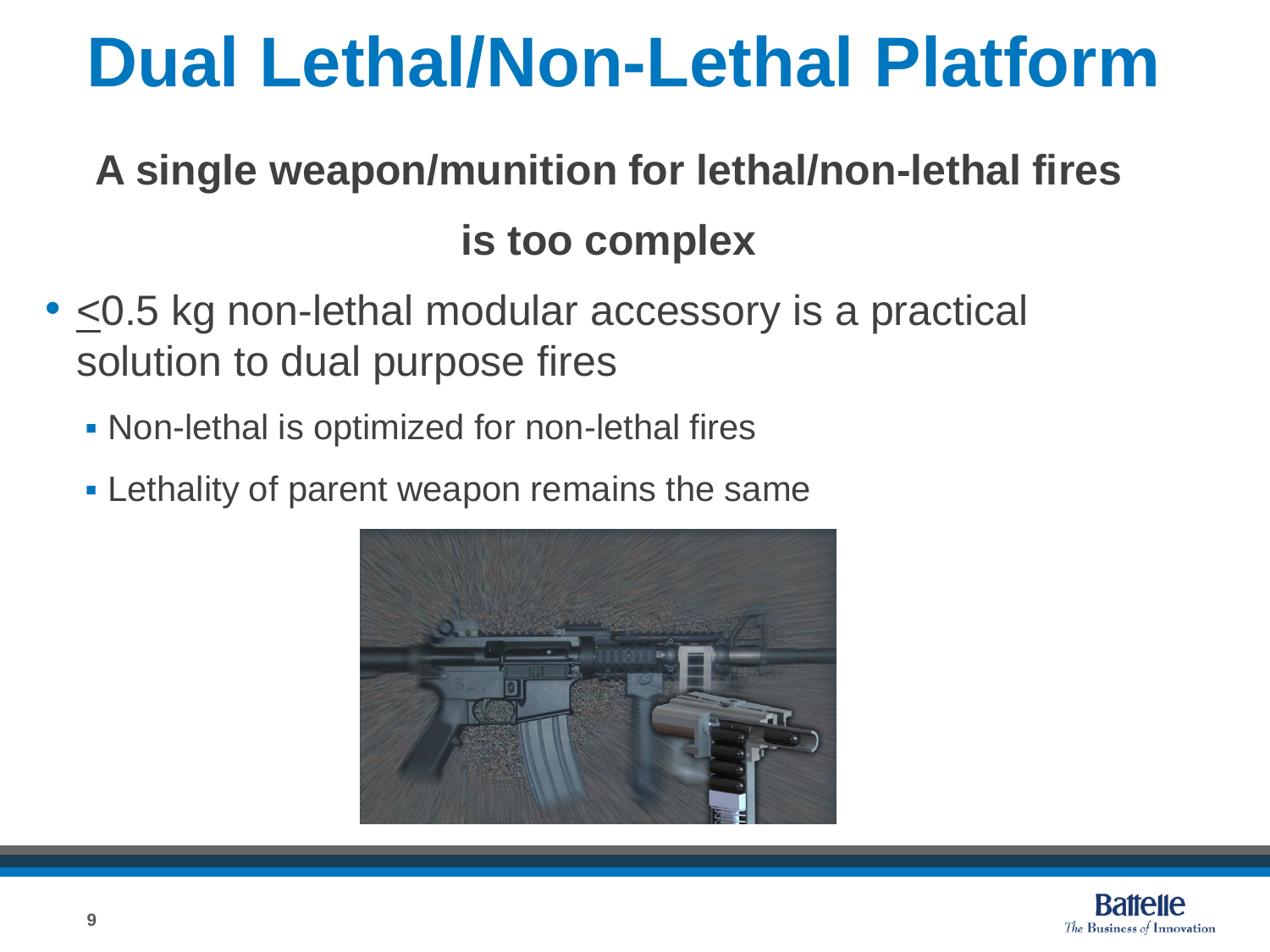# **Sighting Requires a Ranging Fire Control**



The arched trajectory reduces the effective range on the ground. At long range relatively large elevation adjustments are required for very small increments of range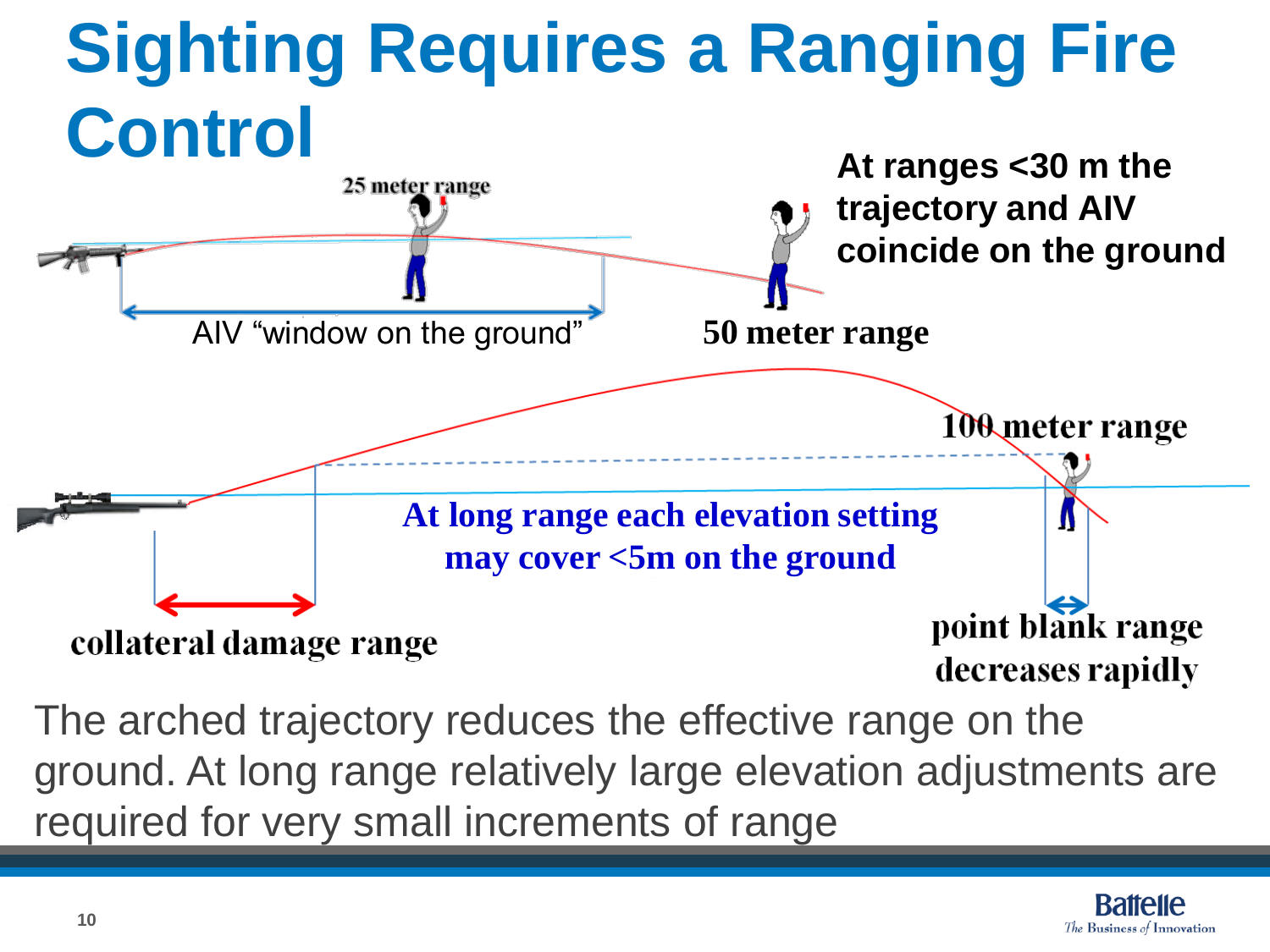# **Conceptual Extended Range Non-Lethal System**

- Modular accessory to lethal arm that can also operate as standalone weapon
- Point accurate (>80% probability of torso hit) beyond 100 m
- Variable muzzle velocity
- Fire Control that accepts user input for desired effect
	- Range target
	- Measure atmospheric conditions and inclination
	- Adjust muzzle velocity to achieve desired effect at target
	- Adjust elevation and windage for range, inclination and atmospheric conditions

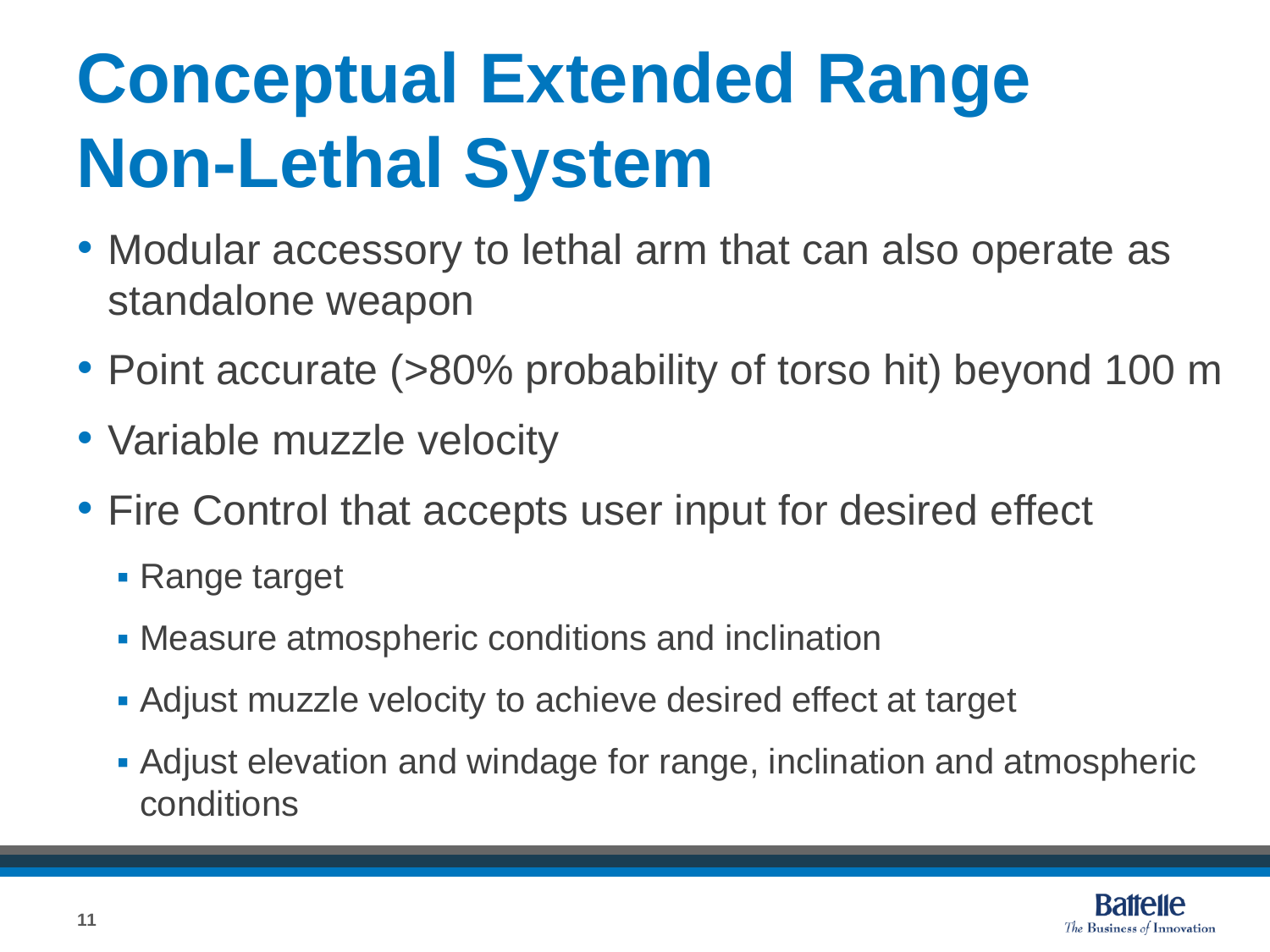# **Designing a Point Accurate Non-Lethal Weapon**

#### **Just Like Conventional Lethal Arms Accurate Non-Lethal Arms Require:**

- Mechanically repeatable weapon platform
- Precision barrel
- Consistent shot-to-shot muzzle velocity
- Consistently aerodynamically stable projectile
- Sighting system that coincides the point of impact with the point of aim

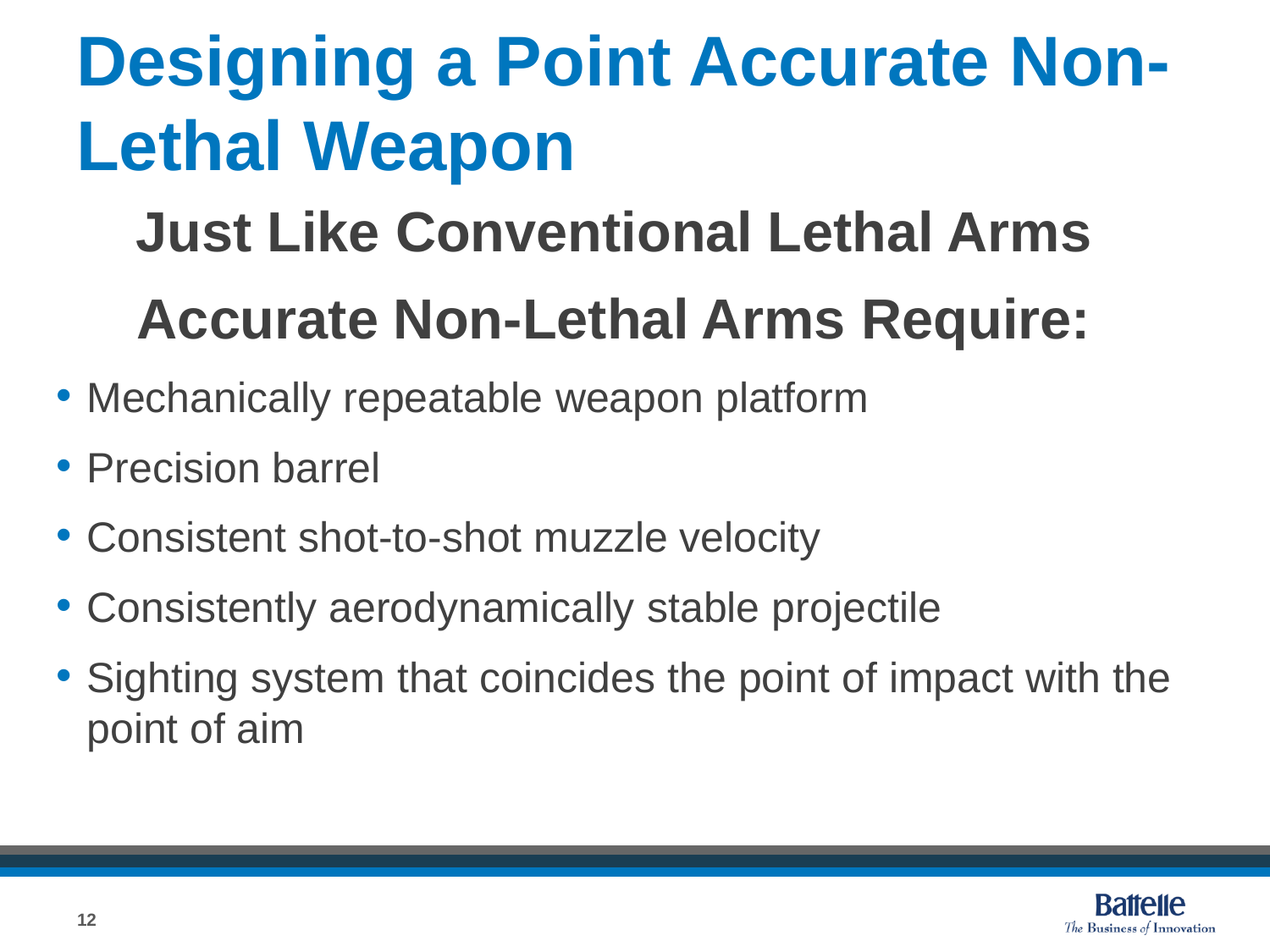## **Battelle Approach**

Build a variable velocity weapon system that is comparable in size and weight to existing accessories used on the rail.

- Goal is optimal performance with reduced size/weight
	- **Design weapon and munition in concert** 
		- − Consistent interior ballistics = consistent muzzle velocity
		- − Stable projectile *via* spin stabilization
		- − Variable muzzle velocity on a shot-to-shot basis
		- − Semi-automatic or automatic fires
		- − Point accuracy to >100 m
	- **Unique munition design** 
		- − Elevated burn pressure maintained by variable volume combustion chamber
		- − Force transmitted to projectile by sub-caliber captive piston
		- − Piston controls interior ballistics
		- − High thrust for engraved rifling
		- − Fires from a fixed-open breech



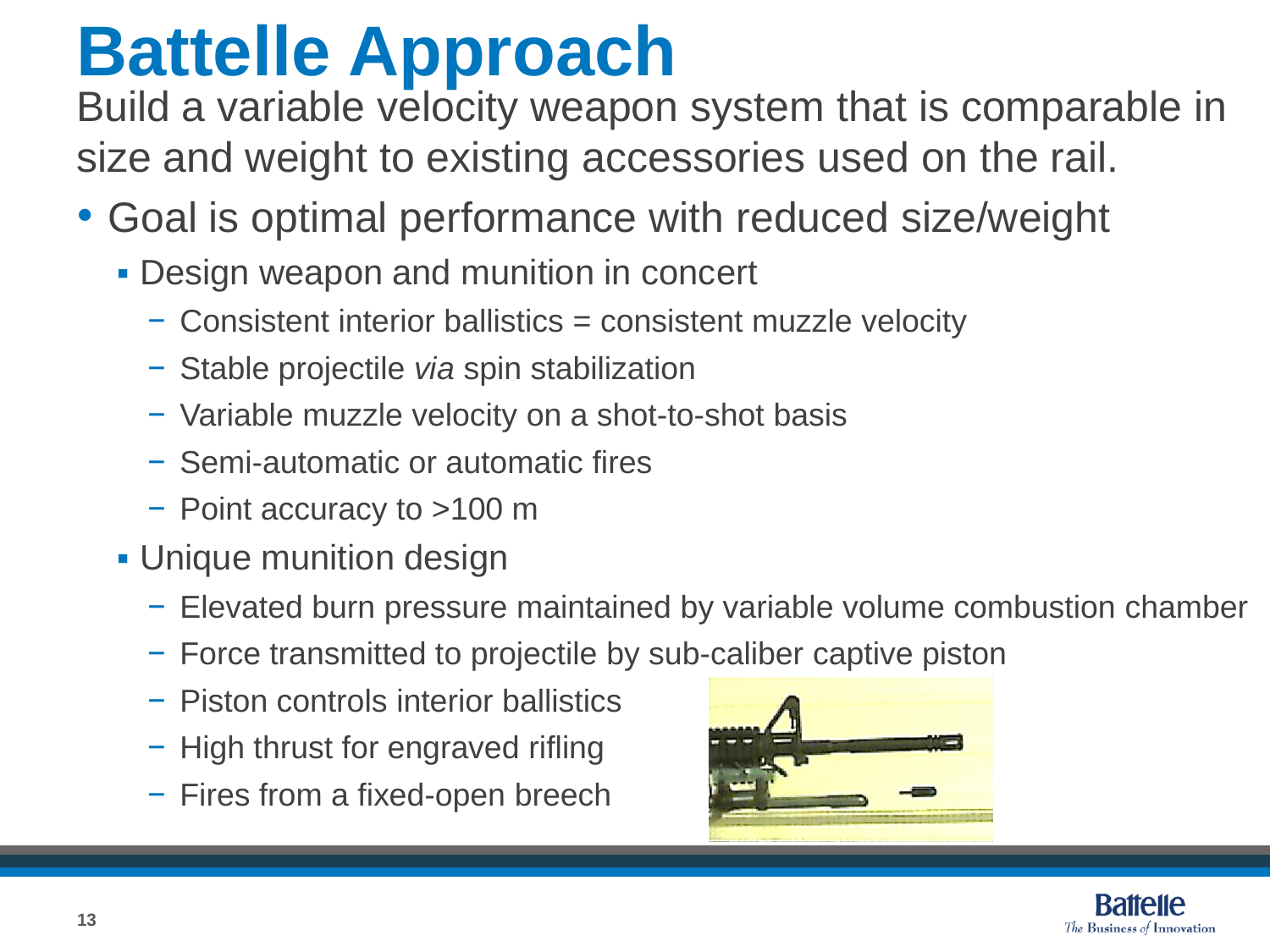### **Current State of Effort**

- Ammunition developed to TRL 7
	- **Demonstrated with single-shot weapon on lower rail**
	- **Performance measured with Doppler radar and impact dispersion**
- Weapons developed to TRL 4-5
	- Single-shot 2 velocity modular accessory for M4 demonstrated
	- Multi-shot modular accessory proof of principle demonstrated
	- Multiple reticle second focal plane scope allows elevation adjustment via zoom useable for demonstration at known ranges
	- Working with industry partner to integrate commercial fire control



**100 rounds of Battelle non-lethal munition fit in the same packaging as 100 rounds of .45 ACP approximately the same size as three 5.56 magazines and weight of two loaded 5.56 magazines**

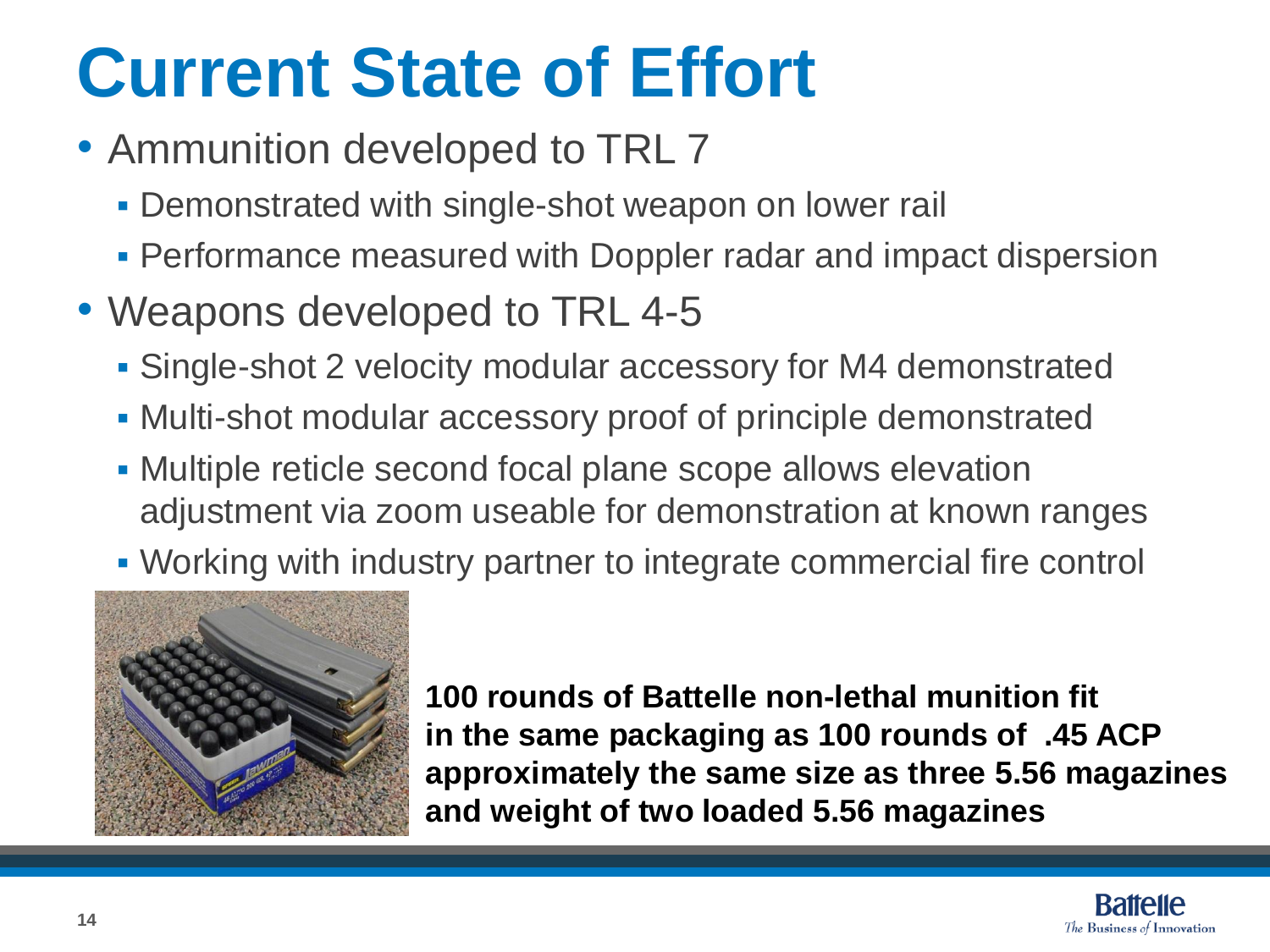#### **Doppler Radar Results**

|                  | Doppler Radar Data Measured by ARDEC ATF |                 |                  |  |                          |                 |                          |  |                          |                          |                          |  |                          |                          |  |
|------------------|------------------------------------------|-----------------|------------------|--|--------------------------|-----------------|--------------------------|--|--------------------------|--------------------------|--------------------------|--|--------------------------|--------------------------|--|
|                  | <b>High Velocity Mode</b>                |                 |                  |  |                          |                 |                          |  |                          |                          |                          |  | <b>Low Velocity Mode</b> |                          |  |
|                  | <b>Raw Data</b>                          |                 |                  |  | <b>Group of 14 Shots</b> |                 |                          |  | <b>Group of 6 Shots</b>  |                          |                          |  | <b>Raw Data</b>          |                          |  |
|                  | <b>Velocity m/sec</b>                    |                 |                  |  | <b>Velocity m/sec</b>    |                 |                          |  | <b>Velocity m/sec</b>    |                          |                          |  | Velocity m/sec.          |                          |  |
| <b>Shot</b>      | muzzle                                   | 30 <sub>m</sub> | 100 <sub>m</sub> |  | muzzle                   | 30 <sub>m</sub> | 100 m                    |  | muzzle                   | 30 <sub>m</sub>          | 100 m                    |  | muzzle                   | 30 <sub>m</sub>          |  |
| $\mathbf{1}$     | 112.5                                    | 102.9           | 75.0             |  | --                       | --              | --                       |  | 112.5                    | 102.9                    | 75.0                     |  | lost                     | lost                     |  |
| $\overline{2}$   | 113.5                                    | 103.9           | 77.0             |  | $\overline{\phantom{a}}$ | --              | $\overline{\phantom{a}}$ |  | 113.5                    | 103.9                    | 77.0                     |  | lost                     | lost                     |  |
| 3                | 112.9                                    | 106.5           | 89.0             |  | 112.9                    | 106.5           | 89.0                     |  | --                       | --                       | --                       |  | 102.9                    | 96.3                     |  |
| 4                | 113.9                                    | 107.4           | 90.0             |  | 113.9                    | 107.4           | 90.0                     |  | --                       | --                       | --                       |  | 105.9                    | 97.5                     |  |
| 5                | 111.2                                    | 104.9           | 88.0             |  | 111.2                    | 104.9           | 88.0                     |  | --                       | --                       | --                       |  | 103.6                    | 96.1                     |  |
| 6                | 113.4                                    | 107.0           | 90.0             |  | 113.4                    | 107.0           | 90.0                     |  | --                       | $\overline{\phantom{a}}$ | $\overline{\phantom{a}}$ |  | 106.0                    | 97.0                     |  |
| $\overline{7}$   | 117.0                                    | 109.4           | 93.0             |  | 117.0                    | 109.4           | 93.0                     |  | --                       | --                       | --                       |  | 103.9                    | 93.4                     |  |
| 8                | 113.4                                    | 106.4           | 88.0             |  | 113.4                    | 106.4           | 88.0                     |  | --                       | --                       | --                       |  | 105.3                    | 95.4                     |  |
| 9                | 111.1                                    | 104.9           | 88.0             |  | 111.1                    | 104.9           | 88.0                     |  | --                       | --                       | --                       |  | 107.1                    | 100.3                    |  |
| 10               | 117.2                                    | 105.8           | 72.6             |  | --                       | --              | $\overline{\phantom{a}}$ |  | 117.2                    | 105.8                    | 72.6                     |  | 106.8                    | 98.4                     |  |
| 11               | 111.9                                    | 105.8           | 90.1             |  | 111.9                    | 105.8           | 90.1                     |  | --                       | --                       | --                       |  | 103.3                    | 95.8                     |  |
| 12               | 114.7                                    | 104.9           | 77.5             |  | --                       | --              | --                       |  | 114.7                    | 104.9                    | 77.5                     |  | 104.7                    | 97.1                     |  |
| 13               | 113.4                                    | 103.8           | 77.0             |  | $\overline{\phantom{a}}$ | --              | --                       |  | 113.4                    | 103.8                    | 77.0                     |  | 105.2                    | 98.6                     |  |
| 14               | 115.3                                    | 109.2           | 93.6             |  | 115.3                    | 109.2           | 93.6                     |  | $\overline{\phantom{a}}$ | $\overline{\phantom{a}}$ | --                       |  | 101.1                    | 92.8                     |  |
| 15               | 117.4                                    | 110.9           | 93.9             |  | 117.4                    | 110.9           | 93.9                     |  | --                       | $\overline{\phantom{a}}$ | --                       |  | 103.2                    | 94.1                     |  |
| 16               | 114.6                                    | 107.5           | 91.6             |  | 114.6                    | 107.5           | 91.6                     |  | --                       | --                       | --                       |  | $\overline{\phantom{a}}$ | --                       |  |
| 17               | 114.7                                    | 107.5           | 91.2             |  | 114.7                    | 107.5           | 91.2                     |  | --                       | $\overline{\phantom{a}}$ | $\overline{\phantom{a}}$ |  | $\overline{\phantom{a}}$ | --                       |  |
| 18               | 112.4                                    | 101.7           | 71.3             |  | --                       | --              | --                       |  | 112.4                    | 101.7                    | 71.3                     |  | --                       | --                       |  |
| 19               | 115.8                                    | 109.3           | 92.3             |  | 115.8                    | 109.3           | 92.3                     |  | --                       | --                       | --                       |  | --                       | --                       |  |
| 20               | 115.3                                    | 107.7           | 93.0             |  | 115.3                    | 107.7           | 93.0                     |  | --                       | $\overline{\phantom{a}}$ | --                       |  | --                       | $\overline{\phantom{a}}$ |  |
| $ave =$          | 114.1                                    | 106.4           | 86.1             |  | 114.1                    | 107.5           | 90.8                     |  | 113.9                    | 103.8                    | 75.1                     |  | 104.5                    | 96.4                     |  |
| st dev $=$       | 1.9                                      | 2.4             | 7.7              |  | 2.0                      | 1.8             | 2.1                      |  | 1.8                      | 1.4                      | 2.6                      |  | 1.7                      | 2.1                      |  |
| extreme spread = | 6.3                                      | 9.2             | 22.7             |  | 6.3                      | 6.0             | 5.9                      |  | 4.7                      | 4.0                      | 6.2                      |  | 6.0                      | 7.5                      |  |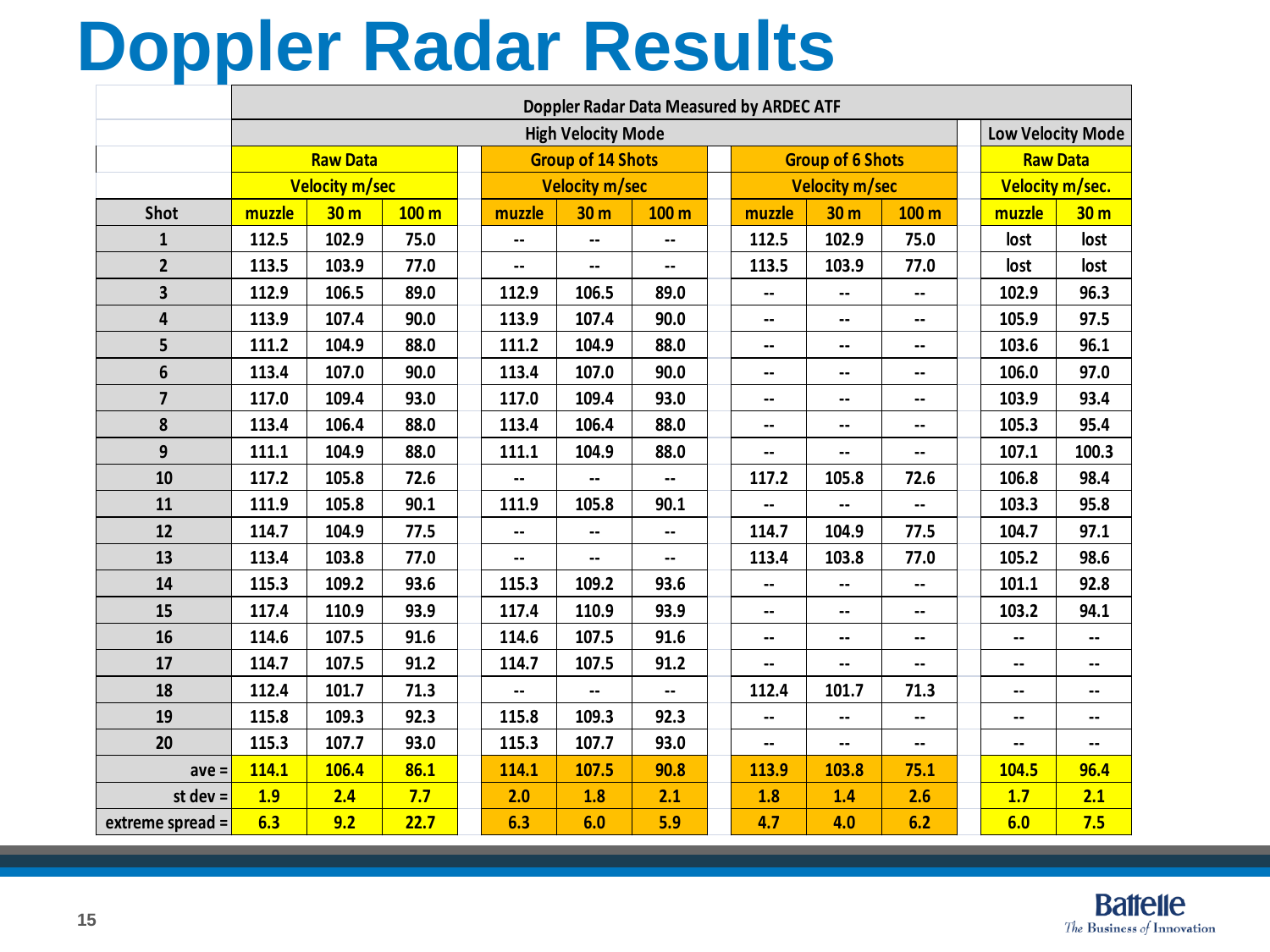# **Corresponding Targets to Doppler Data**



Two five shot groups at 30 m Low velocity shots  $# 6-15$ 



Eight out of 9 Shots at 100 m High velocity shots # 12-20

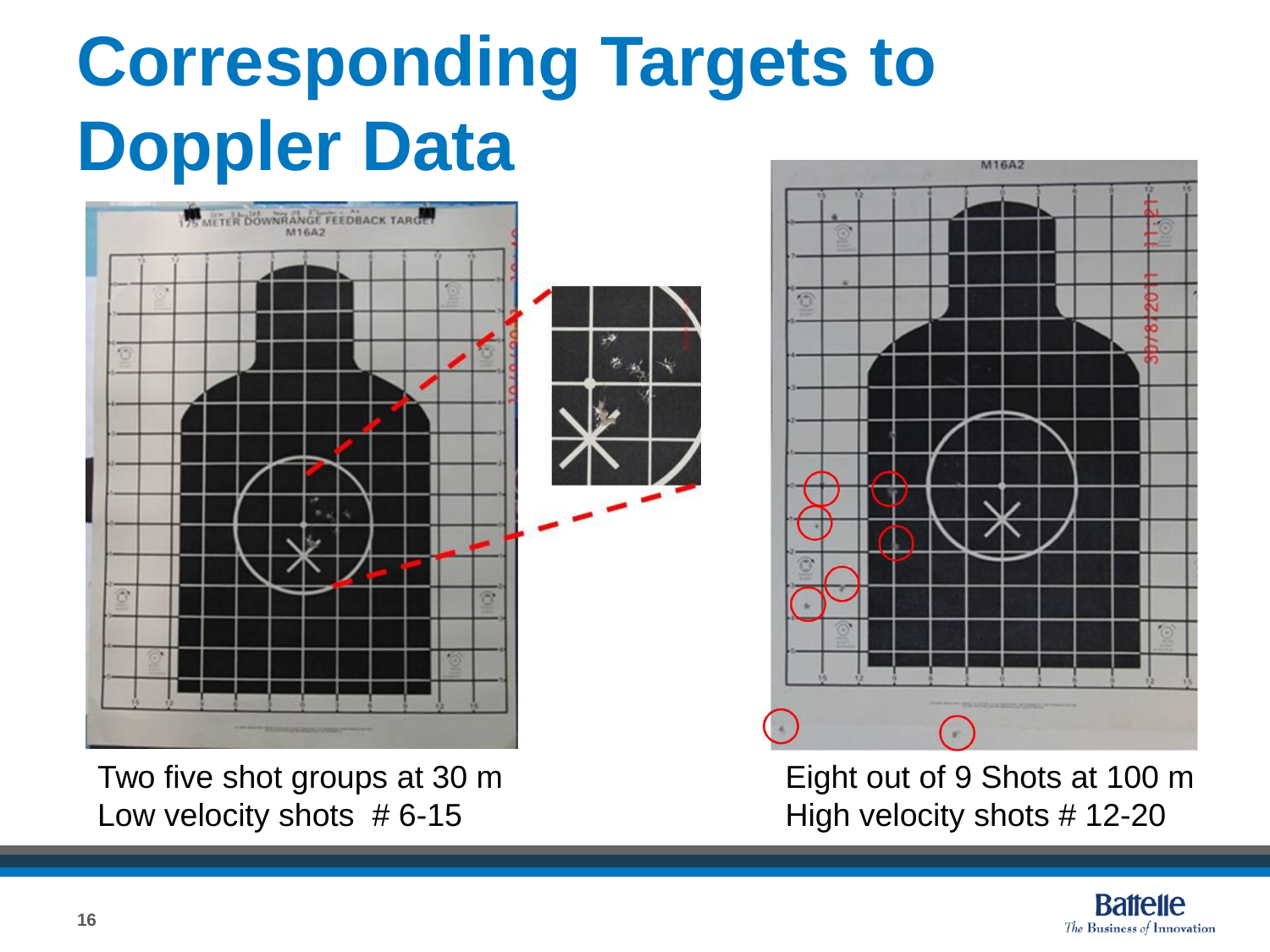### **Prototype Single Shot Weapon with multi-reticle scope**



35 yards top cross hair

60 yards second cross hair



sighting in at 115 yards outdoors prone bottom cross hair

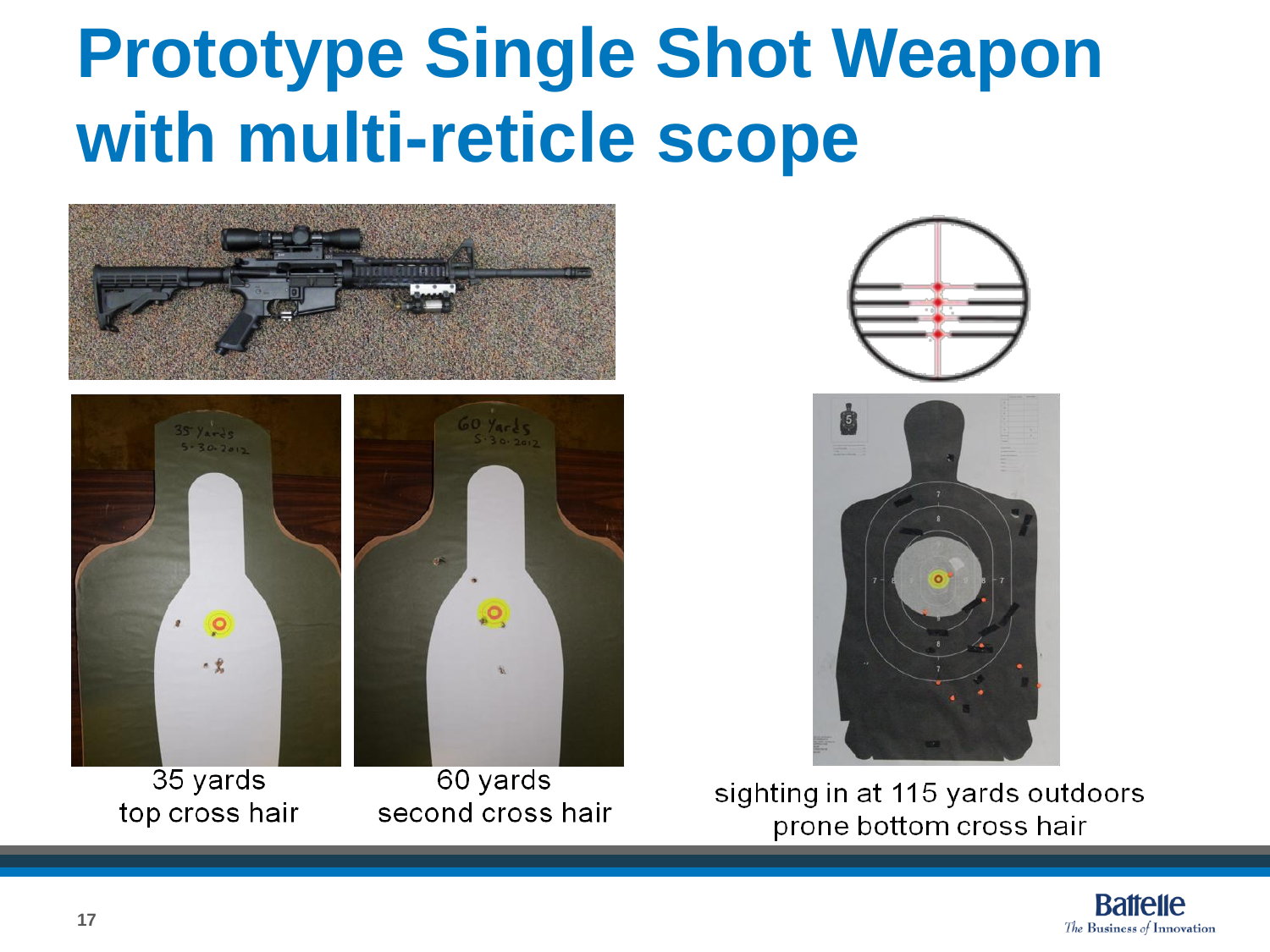## **Multi-Shot Weapon Concept**

#### **Open Breech Design for Semi-Automatic and Burst Fires**



**Step 1 Step 2 Step 3**

**No reciprocating breech No mechanical hammer or striker Electronic primer** 

**Potential for Very Rapid Rates of Fire**

**2 and 3 shot burst fires to escalate force without increase in impact velocity by delivering additional impulse to target**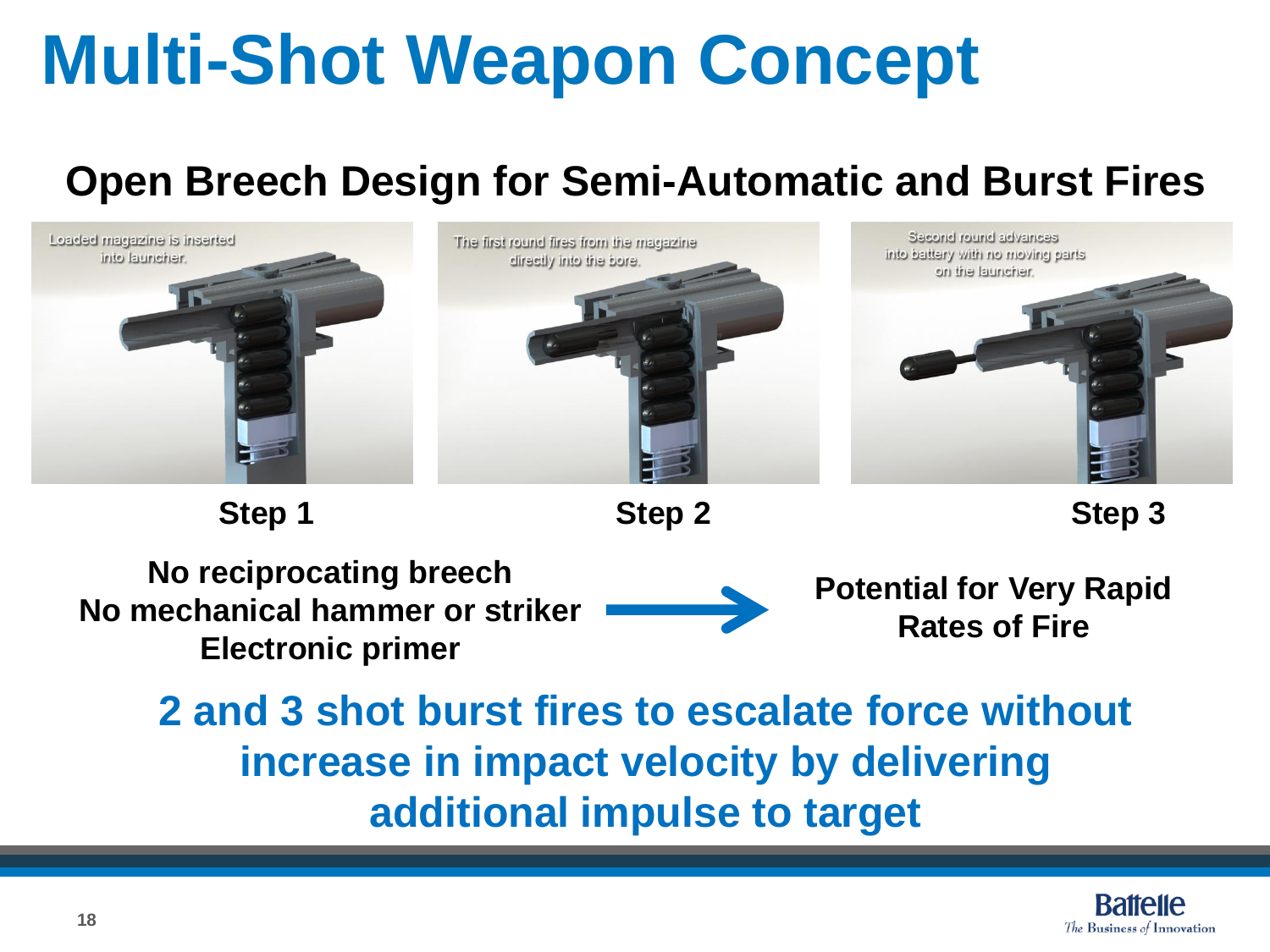# **High Speed Video of Prototype**



High speed video of rounds firing from magazine into barrel Rates of fire in excess of 100



Video showing multiple sequential shots

Magazine cut open showing rounds firing and advancing into battery against the barrel extension

rounds/second are possible

1. Escalation of force via multiple simultaneous impacts (3-shot burst).

Robotic platforms with chute feeding could sustain high rate fire and cover large areas

- 1. Long range (200-500 meters), low velocity impact volley fires into crowds to separate non-motivated, passive from active participants
- 2. Short range sweeping fires at shin height to stop advancing crowds

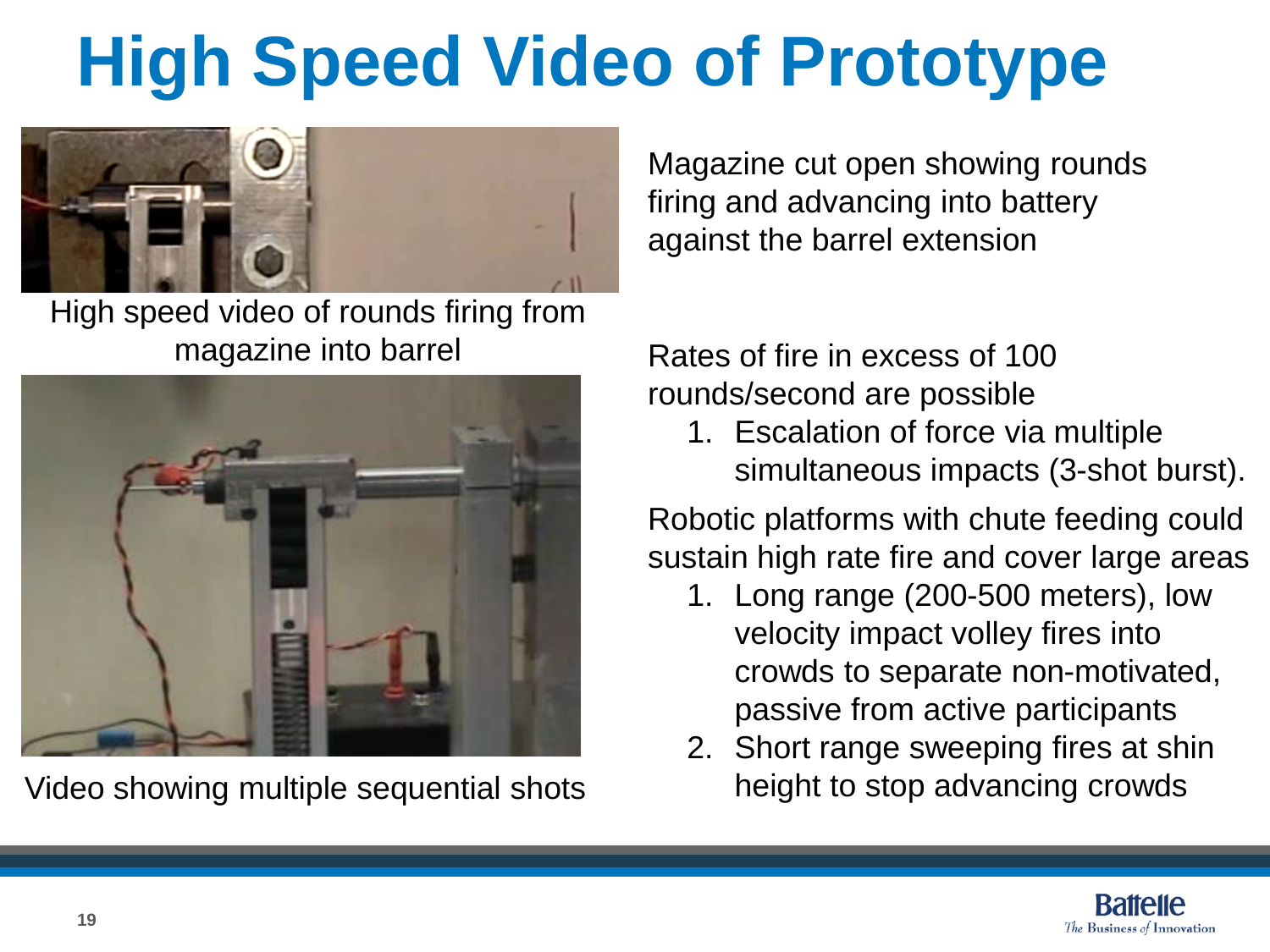# **Next Steps**

- Develop a reliable multi-shot capability
	- **Open breech vertical stack (like the video)**
	- Rotating cylinder, belt feed, chute feed, etc.
- Integration of commercial fire control
	- Articulation of reticle (steep elevation of parent weapon)
	- Articulation of non-lethal weapon (maintain NL impact coincident with parent weapon sight)
	- Automatic selection of muzzle velocity based on user input of desired effect, environmental conditions and measured range to target
- Improved manufacturability of munition